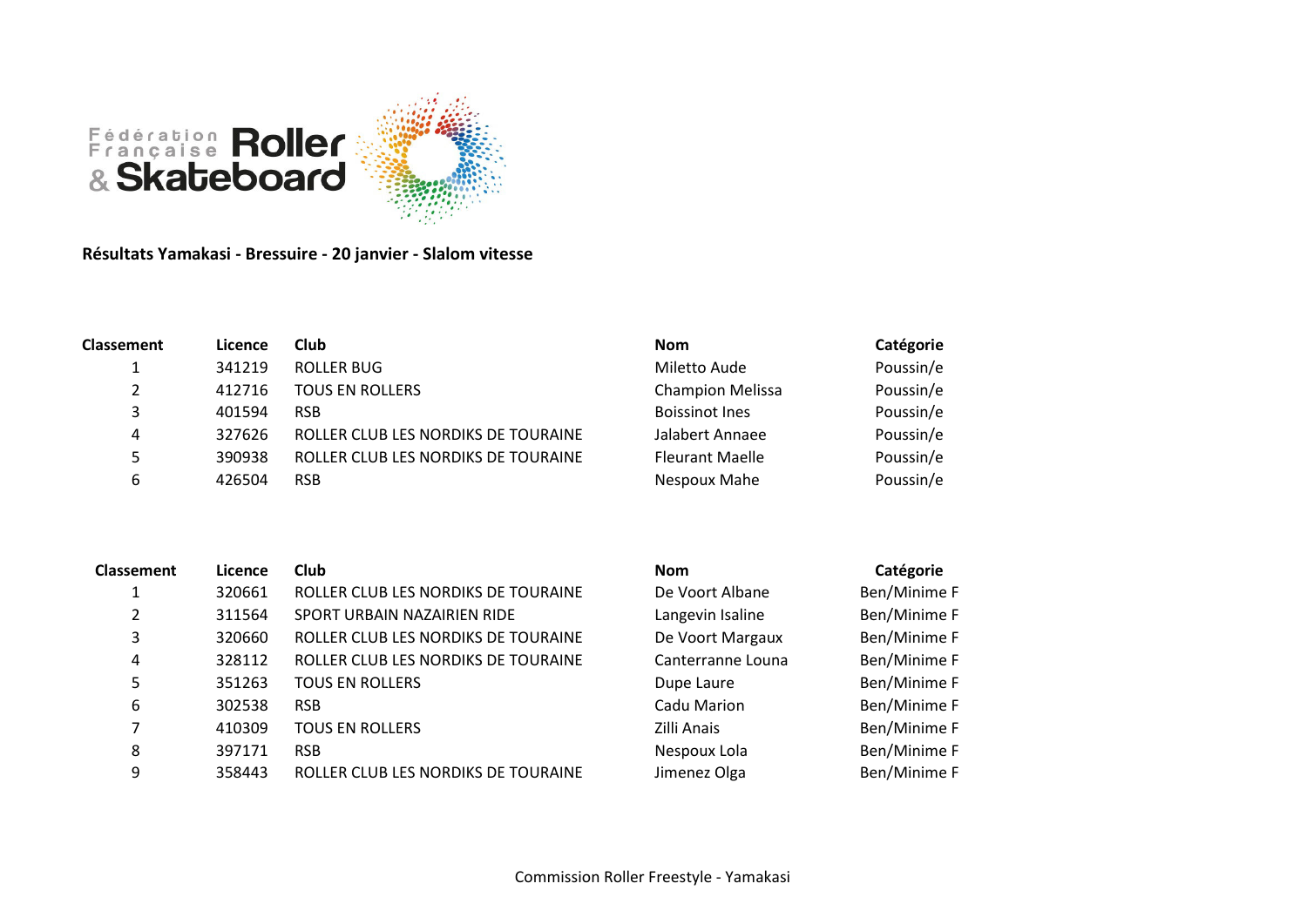| <b>Classement</b> | Licence | Club                                | <b>Nom</b>            | Catégorie    |
|-------------------|---------|-------------------------------------|-----------------------|--------------|
|                   | 347862  | <b>RSB</b>                          | Reignier Lenny        | Ben/Minime H |
|                   | 366236  | <b>RSB</b>                          | Lorigne Charly        | Ben/Minime H |
| 3                 | 359676  | SPORT URBAIN NAZAIRIEN RIDE         | Kessler Gwendall      | Ben/Minime H |
| 4                 | 347857  | <b>RSB</b>                          | Dufour Sylvain        | Ben/Minime H |
| 5.                | 384819  | ROLLER CLUB LES NORDIKS DE TOURAINE | <b>Asselin Thomas</b> | Ben/Minime H |
| 6                 | 413025  | <b>RSB</b>                          | Dagnas Albin          | Ben/Minime H |

| <b>Classement</b> | Licence | Club                                | <b>Nom</b>           | Catégorie |
|-------------------|---------|-------------------------------------|----------------------|-----------|
|                   | 280419  | <b>RSB</b>                          | Morin Theo           | CJS H F   |
|                   | 319093  | SPORT URBAIN NAZAIRIEN RIDE         | Viogne Enzo          | CJS H F   |
| 3                 | 256768  | <b>RSB</b>                          | Merceron Alex        | CJS H F   |
| 4                 | 259804  | ROLLER CLUB LES NORDIKS DE TOURAINE | Delalande Lila       | CJS H F   |
|                   | 240637  | <b>RSB</b>                          | <b>Beaudet David</b> | CJS H F   |
| 6                 | 360324  | <b>RSB</b>                          | Dufour Aline         | CJS H F   |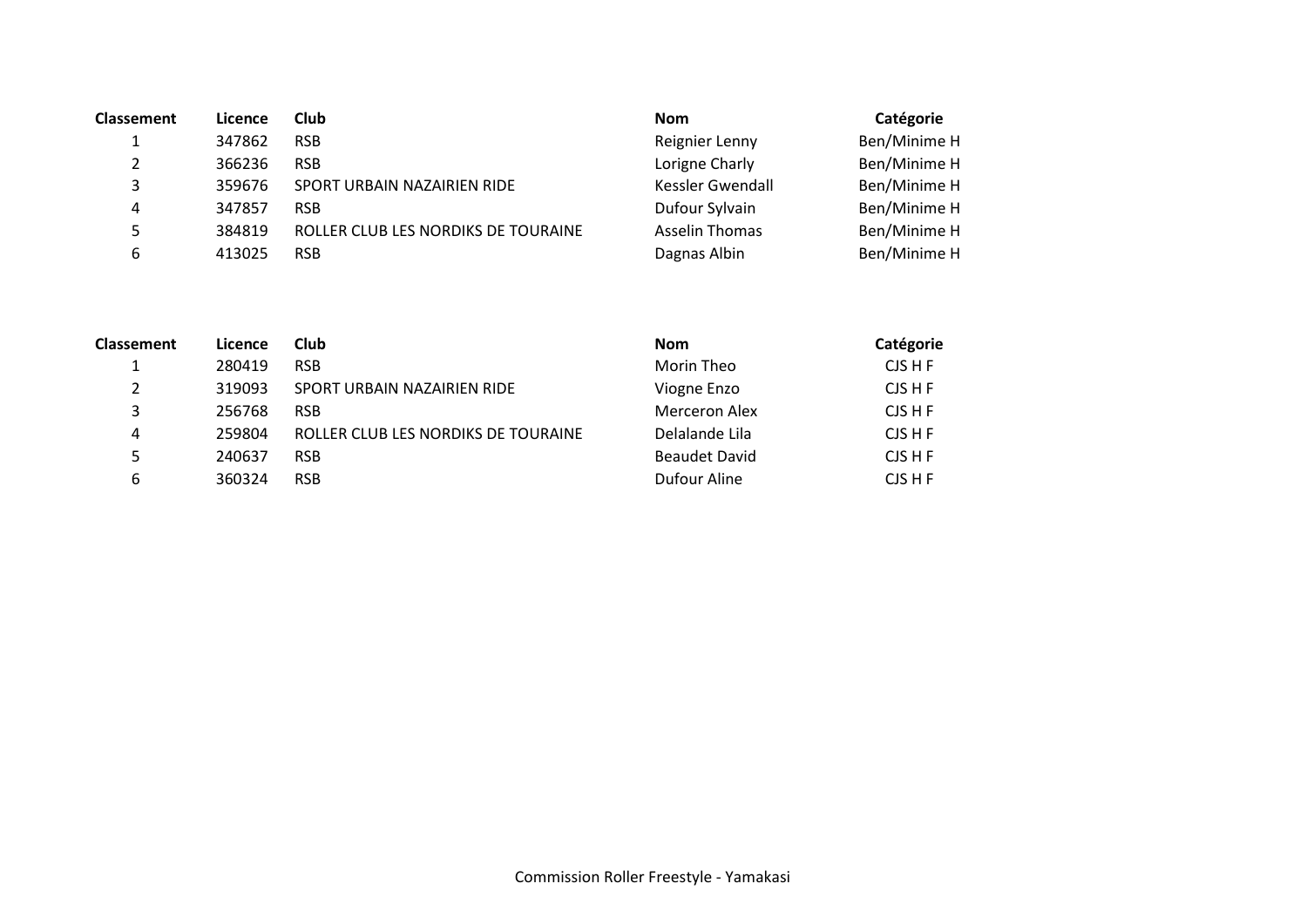

## Résultats Yamakasi - Bressuire - 20 janvier - Slalom classic

## Catégories Poussines & Benjamin(e)s

|            |                                       |                                         |     |       |       | Juge 2       |              |        |       |             | Juge 3       |              |        |             |              |              |           |
|------------|---------------------------------------|-----------------------------------------|-----|-------|-------|--------------|--------------|--------|-------|-------------|--------------|--------------|--------|-------------|--------------|--------------|-----------|
| Licence    |                                       | <b>Nom</b>                              | Pén | Tech  | l Art | <b>Total</b> | <b>Class</b> | lTech. |       | <b>IArt</b> | <b>Total</b> | <b>Class</b> | lTech. | <b>IArt</b> | <b>Total</b> | <b>Class</b> | Somme des |
|            |                                       | 320661   NORDIKS DE TOUDe Voort Albane  |     | 80,00 | 77,00 | 156,00       | 1,00         | 80,00  |       | 76,00       | 155,00       | 1,00         | 80,00  | 77,00       | 156,00       | 1,00         | 3,00      |
|            |                                       | 320660 NORDIKS DE TOUDe Voort Margaux   | 1.5 | 75,00 | 78,00 | 151,50       | 2.00         |        | 76,00 | 76,00       | 150,50       | 2.00         | 73,00  | 74,00       | 145,50       | 2.00         | 6,00      |
|            | 384819 NORDIKS DE TOU Asselin Thomas  |                                         |     | 70,00 | 82,00 | 147,00       | 3,00         | 69,00  |       | 80,00       | 144,00       | 3,00         | 70,00  | 80,00       | 145,00       | 3,00         | 9,00      |
|            |                                       | 328112 INORDIKS DE TOUCanterranne Louna |     | 68,00 | 70,00 | 137,00       | 4.00         | 70,00  |       | 65,00       | 134,00       | 4,00         | 68,00  | 70,00       | 137,00       | 4,00         | 12,00     |
|            |                                       | 327626 INORDIKS DE TOUJalabert Annaee   | 3,5 | 60,00 | 63,00 | 119,50       | 5,00         | 58,00  |       | 59,00       | 113,50       | 5,00         | 60,00  | 60,00       | 116,50       | 5.00         | 15,00     |
|            | 358443 NORDIKS DE TOUJImenez Olga     |                                         | 4,5 | 60,00 | 40,00 | 95,50        | 6,00         | 50,00  |       | 45,00       | 90,50        | 6,00         | 58,00  | 47,00       | 100,50       | 6,00         | 18,00     |
|            | 390938 INORDIKS DE TOUFleurant Maelle |                                         |     | 35,00 | 30,00 | 63,00        | 7.00         | 40,00  |       | 29,00       | 67,00        | 7,00         | 40,00  | 30,00       | 68,00        | 7.00         | 21,00     |
| 302538 RSB |                                       | Cadu Marion                             |     | 26,00 | 20,00 | 42,00        | 8,00         | 25,00  |       | 20,00       | 41,00        | 8,00         | 26,00  | 27,00       | 49,00        | 8,00         | 24,00     |

## Catégories CJS H et F

|   |            |                                      |                       |      |             | Juge 1      |        |              |             | Juge 2 |            |              |              | Juge 3 |             |            |              |              |             |
|---|------------|--------------------------------------|-----------------------|------|-------------|-------------|--------|--------------|-------------|--------|------------|--------------|--------------|--------|-------------|------------|--------------|--------------|-------------|
|   | Licence    |                                      | <b>Nom</b>            | Pén  | <b>Tech</b> | <b>IArt</b> | Total  | <b>Class</b> | <b>Tech</b> |        | <b>Art</b> | <b>Total</b> | <b>Class</b> |        | <b>Tech</b> | <b>Art</b> | <b>Total</b> | <b>Class</b> | Somme des i |
|   |            | l311564 ISUN RIDE                    | Langevin Isaline      | 3,00 | 73,00       | 78,00       | 148,00 | 1,00         |             | 75,00  | 78,00      | 150,00       | 1,00         |        | 75,00       | 79,00      | 151,00       | 1,00         | 3,00        |
|   | 347862     | <b>IRSB</b>                          | Reignier Lenny        | 0,50 | 65,00       | 62,00       | 126,50 | 2,00         |             | 65,00  | 60,00      | 124,50       | 2,00         |        | 65,00       | 61,00      | 125,50       | 2,00         | 6,00        |
|   | 280419     | <b>IRSB</b>                          | Morin Theo            | 0,50 | 54,00       | 59,00       | 112,50 | 3,00         |             | 53,00  | 58,00      | 110,50       | 3,00         |        | 53,00       | 56,00      | 108,50       | 3,00         | 9,00        |
|   | 347857     | <b>IRSB</b>                          | Dufour Sylvain        | 8,00 | 54,00       | 56,00       | 102,00 | 4,00         |             | 54,00  | 57,00      | 103,00       | 4,00         |        | 54,00       | 56,00      | 102,00       | 4,00         | 12,00       |
|   | 256768 RSB |                                      | <b>IMerceron Alex</b> | 8,50 | 58,00       | 48,00       | 97,50  | 5,00         |             | 52,00  | 50,00      | 93,50        | 5,00         |        | 57,00       | 43,00      | 91,50        | 5,00         | 15,00       |
| b | 240637     | <b>IRSB</b>                          | lBeaudet David        | 1,00 | 40,00       | 46,00       | 85,00  | 6,00         |             | 40,00  | 40,00      | 79,00        | 6,00         |        | 36,00       | 40,00      | 75,00        | 7,00         | 19,00       |
|   | 259804     | <b>INORDIKS DE TOUDelalande Lila</b> |                       | 6,00 | 43,00       | 40,00       | 77,00  | 7,00         |             | 42,00  | 40,00      | 76,00        | 7,00         |        | 42,00       | 41,00      | 77,00        | 6,00         | 20,00       |
| 8 | 360324     | <b>IRSB</b>                          | Dufour Aline          | 4,00 | 38,00       | 40,00       | 74,00  | 8,00         |             | 37,00  | 39,00      | 72,00        | 8,00         |        | 38,00       | 41,00      | 75,00        | 7,00         | 23,00       |
| q | 391494 RSB |                                      | Nueil Isis            | 1,50 | 35,00       | 36,00       | 69,50  | 9,00         |             | 35,00  | 35,00      | 68,50        | 9,00         |        | 33,00       | 34,00      | 65,50        | 9,00         | 27,00       |

Commission Roller Freestyle - Yamakasi